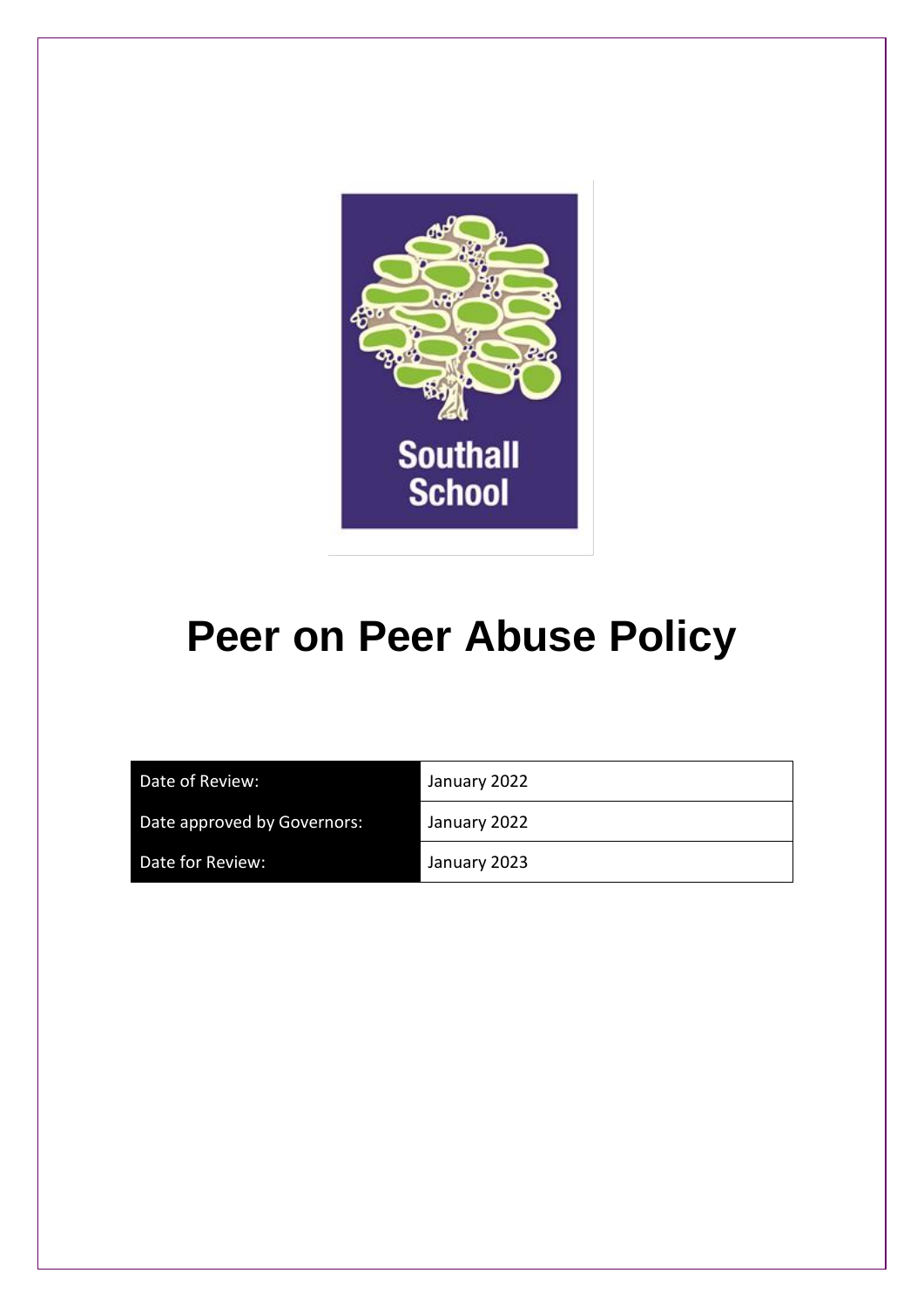| Headteacher/Principal               | Abi Martin   |
|-------------------------------------|--------------|
| <b>Designated Safeguarding Lead</b> | Kerry Gough  |
| <b>Chair of Governors</b>           | Pete Banford |
| <b>Safeguarding Governor</b>        | Pete Banford |

### **Contents**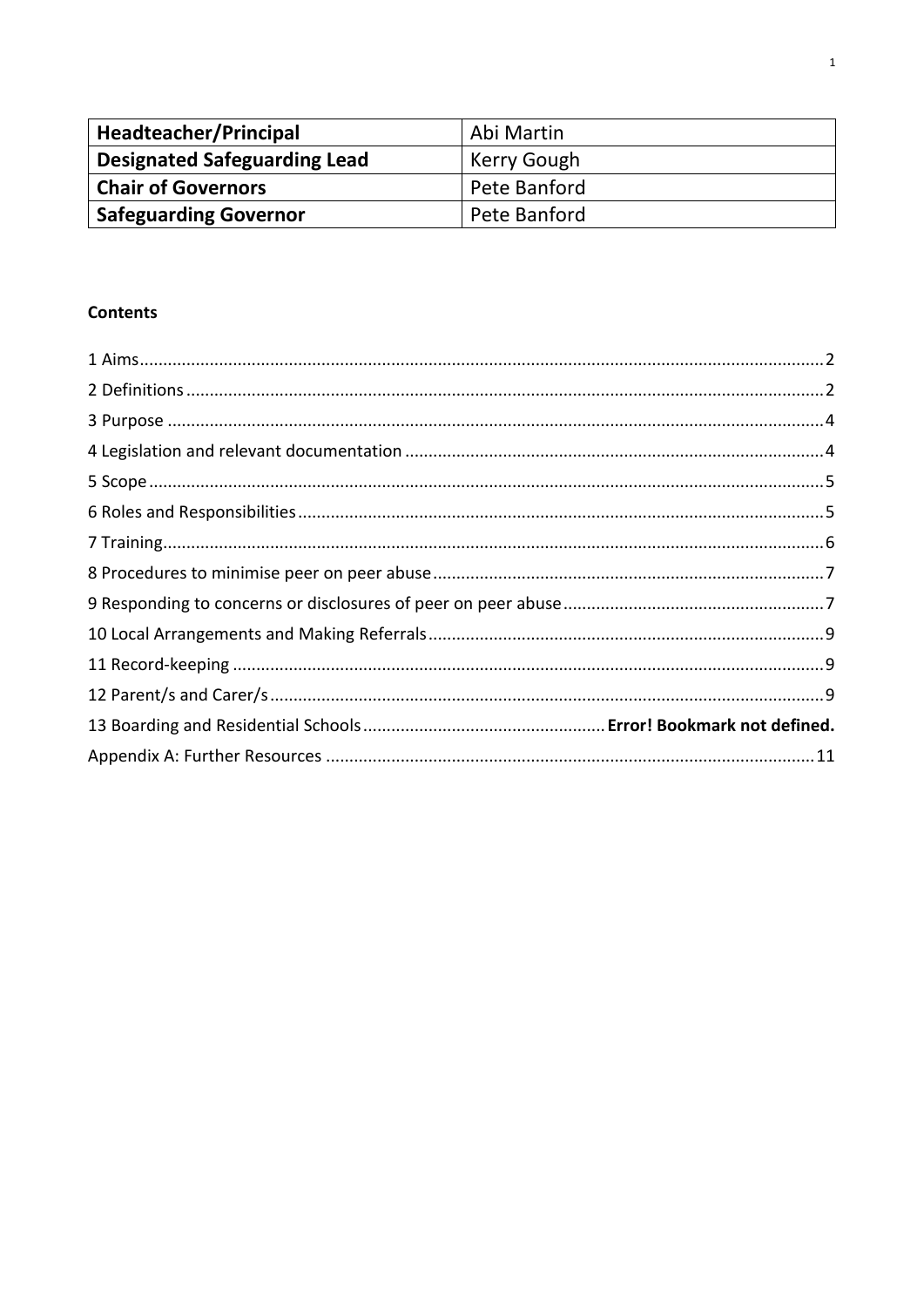# <span id="page-2-0"></span>**1 Aims**

1.1 Southall School is committed to safeguarding and promoting the welfare of all children. We recognise that children may face different forms of abuse and we work together to protect children from harm. As well as being abused by adults, children can be abused by other young people. This is known as 'peer on peer abuse' or 'child on child abuse'. The school is committed to preventing peer on peer abuse and will protect children that may be suffering, or at risk of suffering harm perpetrated by another child. We recognise that peer on peer abuse is abuse and should never be tolerated or passed off as "banter", "just having a laugh" or "part of growing up". We maintain an attitude of 'it could happen here' and act in the best interests of the child at all times.

# <span id="page-2-1"></span>**2 Definitions**

2.1 The following terms and associated definitions will be used throughout this policy.

- **'Staff' or'members ofstaff'** refersto all teaching, non-teaching,support,supply, peripatetic, contract staff, governors, volunteers and trustees working in or on behalf of the school.
- **Child/children** refers to any young person under the age of 18.
- **Safeguarding and promoting the welfare of children** is defined as; protecting children from maltreatment; preventing impairment of children's mental and physical health or development; ensuring that children grow up in circumstances consistent with the provision of safe and effective care and taking action to enable all children to have the best outcomes.<sup>1</sup>
- **Peer on peer abuse (or child on child abuse)** refers to any scenario where a child under the age of 18 abuses another child under the age of 18. It can take place online or offline. The children involved do not have to be the same age and the perpetrator may be older or younger than the victim. Peer on peer abuse (or child on child abuse) could include (but is not limited to);
	- bullying (including cyberbullying);
	- physical abuse such as hitting, kicking, shaking, biting, hair pulling, or otherwise causing physical harm (this may include elements of online bullying)
	- sexual violence, such as rape, assault by penetration and sexual assault;
	- sexual harassment, such as sexual comments, remarks, jokes and online sexual harassment, which may be stand-alone or part of a broader pattern of abuse;
	- upskirting, which typically involves taking a picture under a person's clothing without them knowing, with the intention of viewing their genitals or buttocks to obtain sexual gratification, or cause the victim humiliation, distress or alarm;
	- sexting (also known as youth produced sexual imagery); and
	- initiation/hazing type violence and rituals. $2$
	- abuse within intimate personal relationships and/or teenage relationship abuse;

<sup>1</sup> Keeping Children Safe in Education (2020)

<sup>2</sup> Keeping Children Safe in Education (2020)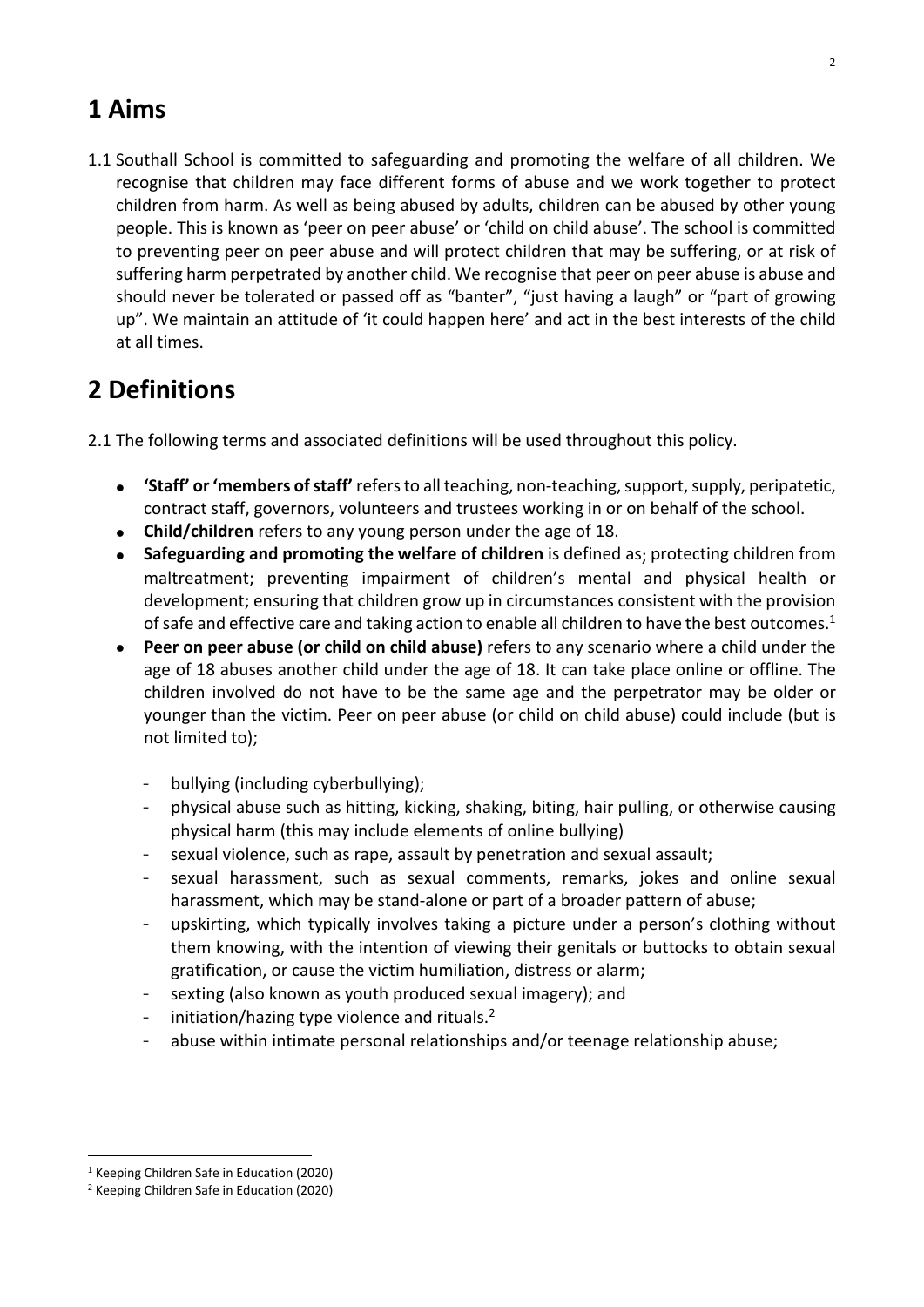2.2 Sexual abuse; including sexual violence and harassment

A form of abuse involving sexual activity between children – sexual abuse, for the purposes of this policy, is divided into two categories: sexual violence and sexual harassment.

"Sexual violence" encompasses the definitions provided in the Sexual Offenses Act 2003, including rape, assault by penetration, sexual assault, i.e. non-consensual sexual touching, and causing another child to engage in sexual activity without consent, e.g. forcing someone to touch themselves sexually, or engage in sexual activity with a third party.

"Sexual harassment" refers to any sexual behaviour that could violate another child's dignity, make them feel intimidated, degraded or humiliated, and/or create a hostile, offensive or sexualised environment, including:

- Sexualised jokes, taunting or comments.
- Physical behaviour, e.g. deliberately brushing against someone.
- Online sexual harassment, including
	- Upskirting
	- Sexualised online bullying
	- Unwanted sexual comments and messages, including on social media.
	- Sexual threats or coercion.

The sharing of sexualised imagery (including images and videos), sexting / youth produced sexual imagery, can also constitute sexual harassment – this refers to the consensual and non-consensual sharing between pupils of sexually explicit content, including that which depicts:

- Another child posing nude or semi-nude
- Another child touching themselves in a sexual way
- Any sexual activity involving another child
- Someone hurting another child sexually

Staff will be aware that children creating, possessing, and distributing indecent imagery of other children is a criminal offence, even where the imagery is created, possessed, and distributed with the permission of the child depicted, or by the child themselves.

All incidents pertaining to sexual harassment or sexual violence; including incidents of sharing sexualised imagery, will be handled in line with the following documents:

- Child Protection and Safeguarding Policy.
- Keeping Children Safe in [Education](https://assets.publishing.service.gov.uk/government/uploads/system/uploads/attachment_data/file/912592/Keeping_children_safe_in_education_Sep_2020.pdf) (2021)
- Sexual violence and harassment between children in schools and colleges (2021)

As with all other elements of peer-on-peer abuse, Southall School adopt an attitude of 'it could happen here' in recognition that sexual harassment and violence can happen anywhere.

All staff are aware of the importance of:

- Making clear that sexual violence and sexual harassment is not acceptable, will never be tolerated and is not an inevitable part of growing up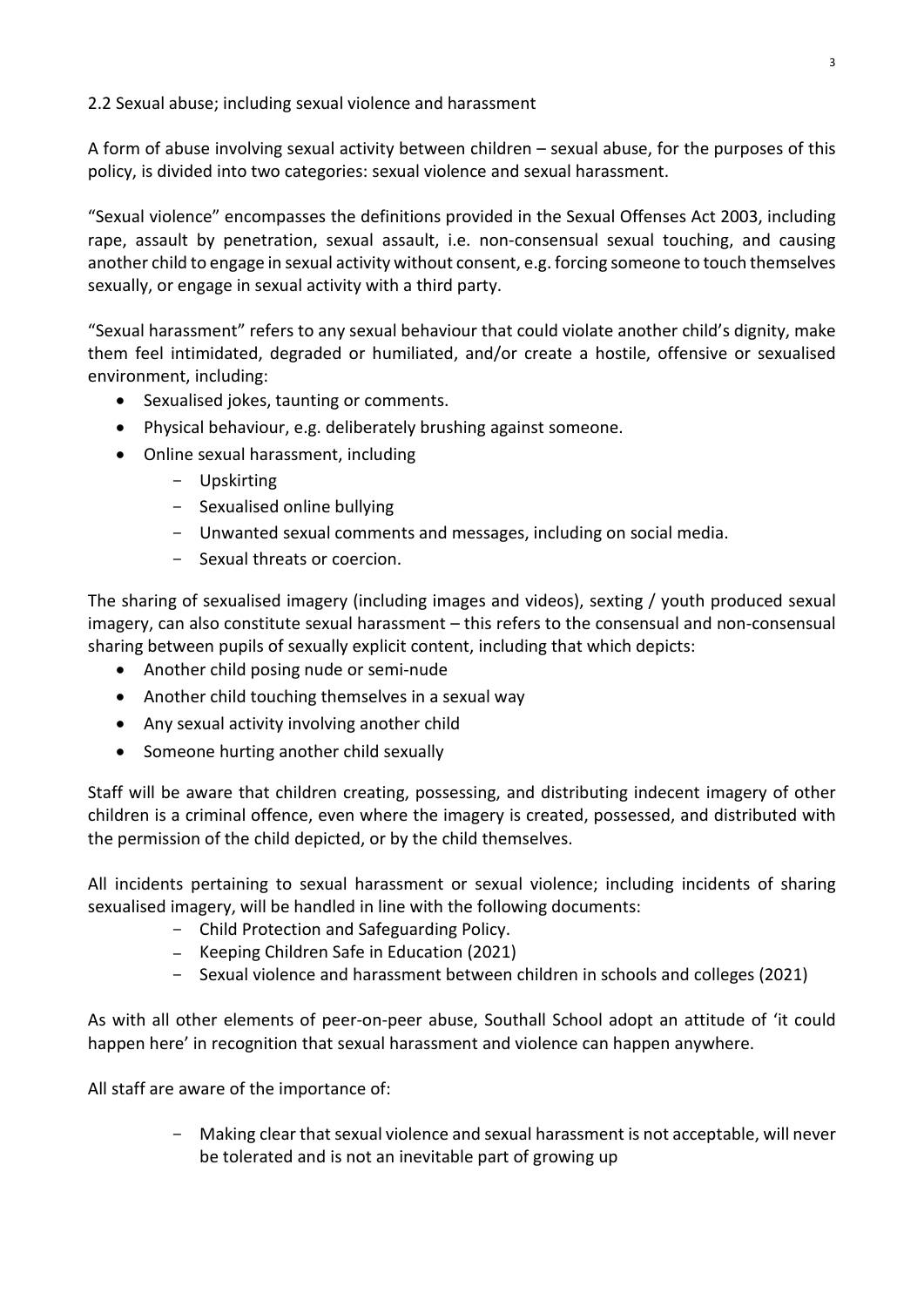- Not tolerating or dismissing sexual violence or sexual harassment as "banter", "part of growing up", "just having a laugh" or "boys being boys"; and
- Challenging behaviours (potentially criminal in nature), such as grabbing bottoms, breasts and genitalia, flicking bras and lifting up skirts. Dismissing or tolerating such behaviours risks normalising them
- Upskirting: where someone takes a picture under a person's clothing (not necessarily a skirt) without permission and or knowledge, with the intention of viewing their genitals or buttocks (with or without underwear) to obtain sexual gratification, or cause the victim humiliation, distress or alarm. It is a criminal offence. Anyone of any gender, can be a victim.

# <span id="page-4-0"></span>**3 Purpose**

3.1 This policy has been written to

- ensure that the school follows all statutory guidance and advice relating to peer-on-peer abuse;
- provide stakeholders with information about how Southall School works to prevent peer on peer abuse;
- provide stakeholders with information about how Southall School responds to concerns, disclosures and/or allegations relating to peer-on-peer abuse; and to
- provide stakeholders with information about how Southall School continues to support victims of peer-on-peer abuse following the conclusion of an investigation.

# <span id="page-4-1"></span>**4 Legislation and relevant documentation**

- 4.1 This policy adheres to and must be read alongside the school Safeguarding and Child Protection policy.
- 4.2 All staff and stakeholders should also refer to the Safeguarding and Child Protection Policy in relation to any safeguarding matters or concerns.
- 4.3 This policy is part of a suite of school policies relating to safeguarding and child protection. For further details, please see: **Child Protection Policy, Behaviour Policy, SRE Policy, Anti-Bullying Policy, E- Safety Policy**

4.4 This policy adheres to all statutory guidance and legislation, including (but not limited to):

- Keeping Children Safe in [Education](https://assets.publishing.service.gov.uk/government/uploads/system/uploads/attachment_data/file/912592/Keeping_children_safe_in_education_Sep_2020.pdf) (2021)
- Working Together to [Safeguard](https://www.gov.uk/government/publications/working-together-to-safeguard-children--2) Children (2018)
- Early Years Foundation Stage Statutory Framework (2017)
- Children Act 1989 and 2004
- Data Protection Act (2018)
- General Data Protection Regulations (2018)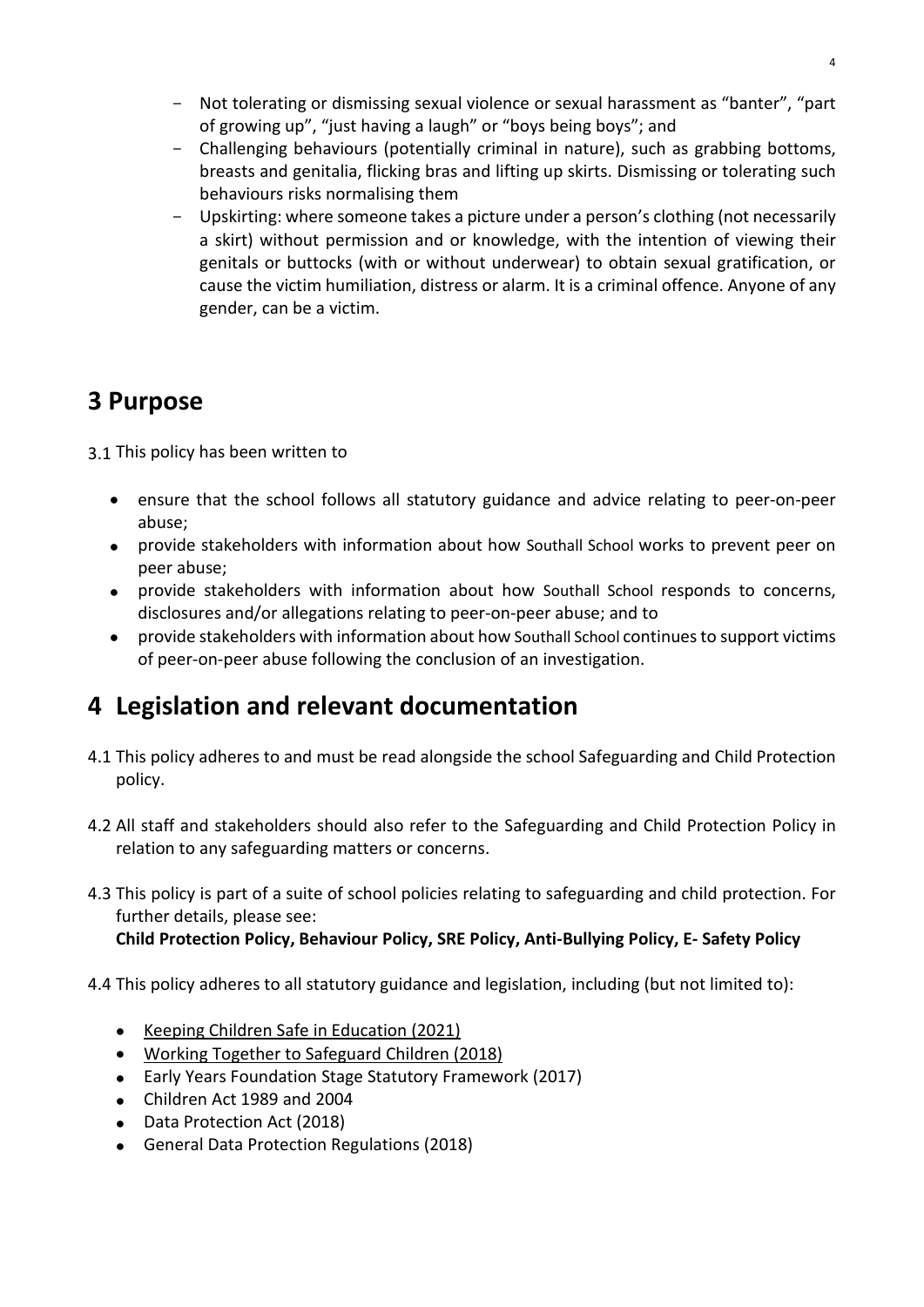- 4.5 The school will also refer to the government guidance documents '**Sexual [Violence](https://assets.publishing.service.gov.uk/government/uploads/system/uploads/attachment_data/file/719902/Sexual_violence_and_sexual_harassment_between_children_in_schools_and_colleges.pdf) and Sexual [Harassment](https://assets.publishing.service.gov.uk/government/uploads/system/uploads/attachment_data/file/719902/Sexual_violence_and_sexual_harassment_between_children_in_schools_and_colleges.pdf) in Schools and Colleges (May 2018)**', '**Searching, Screening and [Confiscation](https://assets.publishing.service.gov.uk/government/uploads/system/uploads/attachment_data/file/674416/Searching_screening_and_confiscation.pdf) [\(January](https://assets.publishing.service.gov.uk/government/uploads/system/uploads/attachment_data/file/674416/Searching_screening_and_confiscation.pdf) 2018)**' and **Sexual violence and harassment between children in schools and colleges(2021)** advice when managing reports or disclosures of peer on peer abuse of a sexual nature.
- 4.6 Rather than duplicating content from Keeping Children Safe in Education (2021) in this policy, it should be understood that Southall School will always refer to this document as the benchmark for all safeguarding practice.

# <span id="page-5-0"></span>**5 Scope**

5.1 This policy applies to all teaching, non-teaching, support, supply, peripatetic, contract staff, governors, volunteers and trustees working in or on behalf of Southall School. All references in this document to 'staff' or 'members of staff' should be interpreted as relating to the aforementioned unless otherwise stated.

# <span id="page-5-1"></span>**6 Roles and Responsibilities**

### **6.1 Role of the Governors**

6.1.1 The governors will:

- Uphold all responsibilities under the school Safeguarding and Child Protection policy, Keeping Children Safe in Education (2021) and any other relevant statutory guidance.
- Ensure that the school's safeguarding and child protection policy includes all relevant information as outlined in Keeping Children Safe in Education (2021).
- Ensure that policies(including this policy), procedures and training in the school are effective and comply with the law at all times.

### **6.2 Role of the Headteacher and Senior Leadership Team (SLT)**

6.2.1 The Headteacher/SLT will:

- Uphold all responsibilities under the school safeguarding and child protection policy, Keeping Children Safe in Education (2021) and any other relevant safeguarding statutory guidance and legislation.
- ensure that this policy and all other relevant policies are followed by all staff.
- liaise with the Designated Safeguarding Lead about ongoing enquiries, particularly those under section 47 of the Children Act 1989 and police investigations.
- Ensure that the school curriculum includes education opportunities to minimise incidents of peer-on-peer abuse.
- Ensure that the school site promotes positive behaviour and minimizes the opportunity for peer-on-peer abuse.
- **Safeguard children's wellbeing and maintain public trust in the teaching profession as part of their professional duties (in line with The Teachers' Standards 2012).**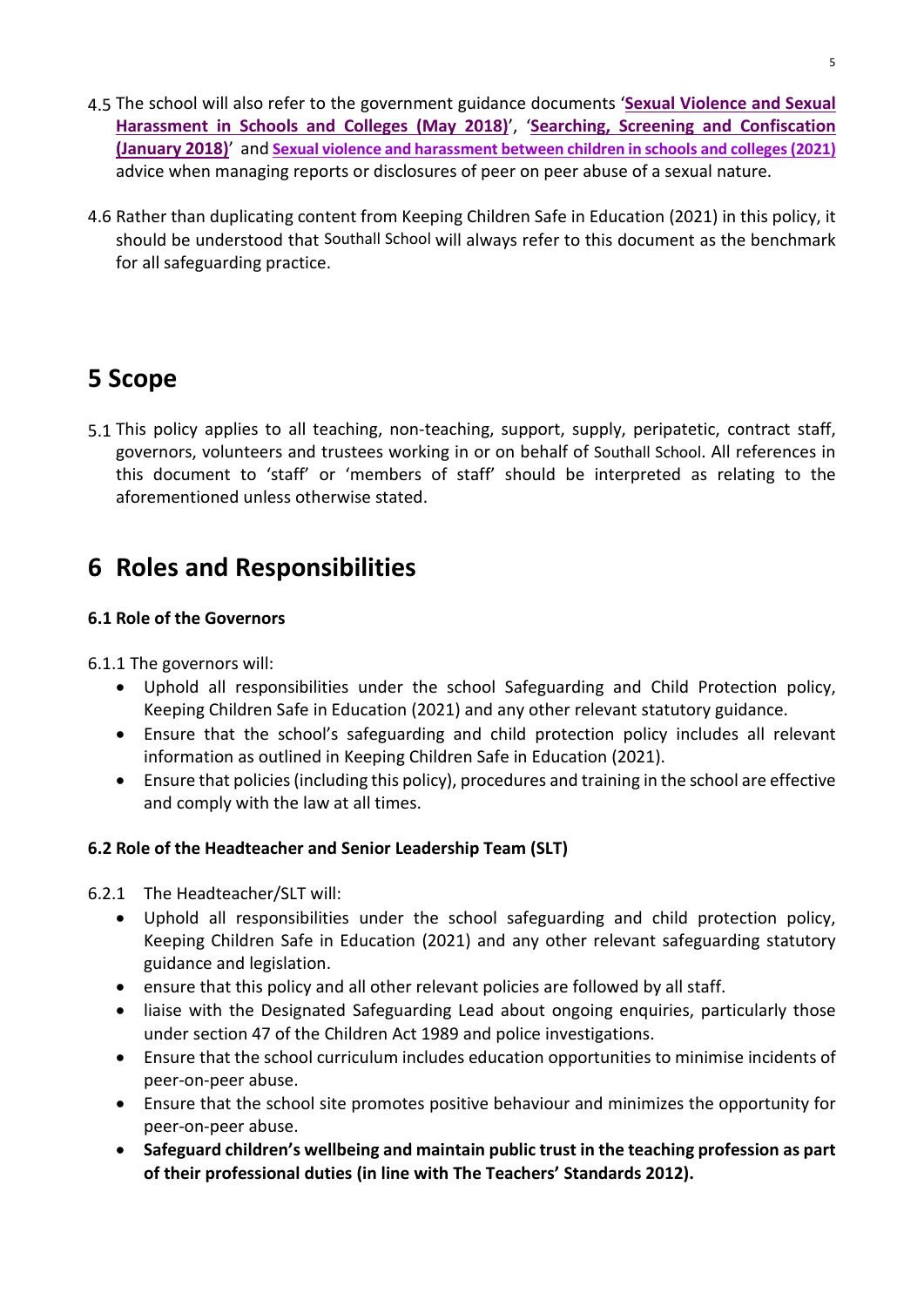### **6.3 Role of the Designated Safeguarding Lead**

- 6.3.1 The Designated Safeguarding Lead will:
	- Uphold all responsibilities under the school Safeguarding and Child Protection policy, Keeping Children Safe in Education (2021) and any other relevant safeguarding statutory guidance and legislation.
	- Undertake any training required to uphold their post and the responsibilities outlined in this policy.
	- Act as a source of support, advice and expertise for staff in relation to peer-on-peer abuse.
	- Manage disclosures of and concerns about peer-on-peer abuse.
	- Make referrals to Children's Services and the police as appropriate.
	- Ensure that this policy is known, understood and used appropriately by all staff.
	- **Safeguard children's wellbeing and maintain public trust in the teaching profession as part of their professional duties (in line with The Teachers' Standards 2012).**

#### **6.4 Role of all staff**

- 6.4.1 All staff will:
	- Uphold all responsibilities under the school safeguarding and child protection policy, Keeping Children Safe in Education (2021) and any other relevant safeguarding statutory guidance and legislation.
	- Make referrals to the Designated Safeguarding Lead in cases where they suspect cases of peer-on-peer abuse or become aware of cases of peer-on-peer abuse.
	- Be made aware that children can abuse other children and the forms that this abuse could take.
	- Be clear as to the school policy and procedures on peer-on-peer abuse.
	- Be made aware that abuse is abuse and should never be tolerated or passed off as "banter", "just having a laugh" or "part of growing up".
	- Recognise that any pupil could be a victim of peer-on-peer abuse, and are made aware that some groups are potentially more at risk. Evidence shows that girls, children with SEND and LGBT pupils are at greater risk.
	- Report any concerns relating to peer-on-peer abuse to the Designated Safeguarding Lead immediately.
	- Receive training in how to respond appropriately to incidents of 'sexting'. Where incidents involve sexting or indecent images of children, members of staff will not view, download, print or share images. The Designated Safeguarding Lead should be made aware of the incident immediately.<sup>3</sup>

# <span id="page-6-0"></span>**7 Training**

- 7.1 The school will ensure that all staff have been trained to recognise and respond to peer-on-peer abuse.
- 7.2 Child Protection training takes place for all staff, at least every two years. Induction training for new staff on safeguarding takes place as soon as the commence employment at Southall.

<sup>3</sup> For further guidance, see **'Sexting: How to [respond](https://assets.publishing.service.gov.uk/government/uploads/system/uploads/attachment_data/file/759009/Overview_of_Sexting_Guidance.pdf) to an incident**', UKCISS.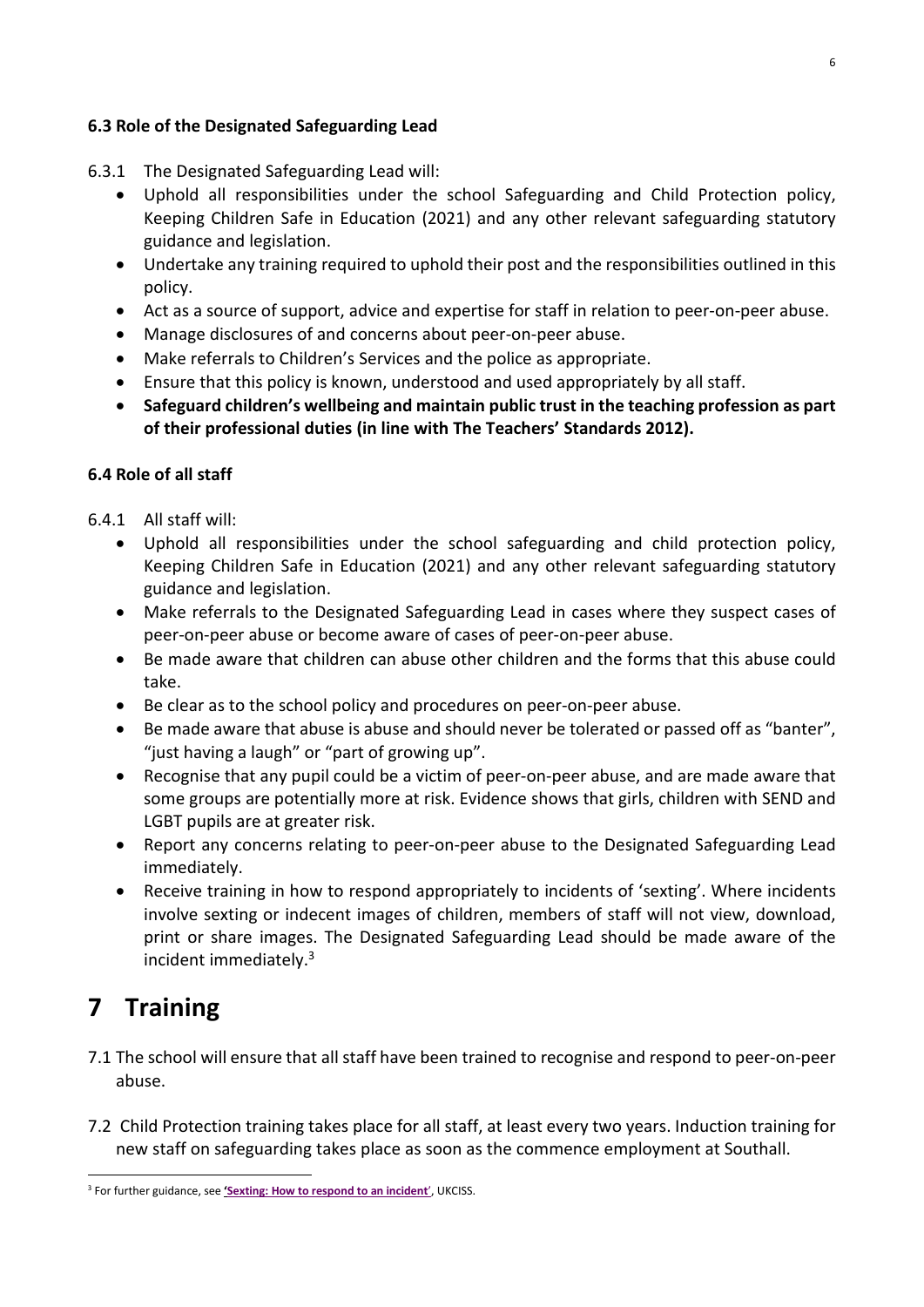7.3 We recognise the gendered nature of peer-on-peer abuse. However, all staff will be trained to understand that all peer-on-peer abuse is unacceptable and will be taken seriously

### <span id="page-7-0"></span>**8 Procedures to minimise peer on peer abuse**

- 8.1 The school have a responsibility to minimise opportunities for peer-on-peer abuse. We do this by
	- Pupil voice through Parliament and E-Safety.
	- $\bullet$  Strong pastoral system through tutor teams and pastoral lead pupils have key workers they recognize as people they can speak to.
	- Insert list of school-specific measures here. Include early identification of concerning behaviours and early help.
- 8.2 We recognise that some children may be more vulnerable to peer-on-peer abuse than others. For example, children who have already experienced abuse, those that have special educational needs or disabilities (SEND), children living in care and children who are LGBTQ+ and/or have other protected characteristics under the Equality Act 2010 may be more likely to face peer on peer abuse than other children. We work to protect children with additional vulnerabilities through:
	- Total Communication Inprint (symbols), Makaton
- 8.3 We address peer on peer abuse through our curriculum, in line with **[Relationships](https://assets.publishing.service.gov.uk/government/uploads/system/uploads/attachment_data/file/908013/Relationships_Education__Relationships_and_Sex_Education__RSE__and_Health_Education.pdf) Education, Sex and [Relationships](https://assets.publishing.service.gov.uk/government/uploads/system/uploads/attachment_data/file/908013/Relationships_Education__Relationships_and_Sex_Education__RSE__and_Health_Education.pdf) Education and Health Education**. The curriculum covers the following issues:
	- Consent, healthy relationships, e-safety

# <span id="page-7-1"></span>**9 Responding to concerns or disclosures of peer-on-peer abuse**

- 9.1 The school takes peer-on-peer abuse seriously and will respond to all concerns or disclosures of peer-on-peer abuse immediately.
- 9.2 If a member of staff has a concern about peer-on-peer abuse, or if a child discloses peer on peer abuse to them, they will refer this to the Designated Safeguarding Lead immediately, in line with the school's Safeguarding and Child Protection policy.
- 9.3 Upon receiving a concern, report or disclosure of abuse, the Designated Safeguarding Lead will decide what further action is necessary. This will vary depending on the type of peer-on-peer abuse and the severity of the incident/s disclosed. The Designated Safeguarding Lead will take contextual factors into account when managing the report.
- 9.4 The Designated Safeguarding Lead will always consider the following;
	- the wishes of the victim in terms of how they want to proceed. The victims will be given as much control as is reasonably possible over decisions regarding how any investigation will be progressed and any support that they will be offered;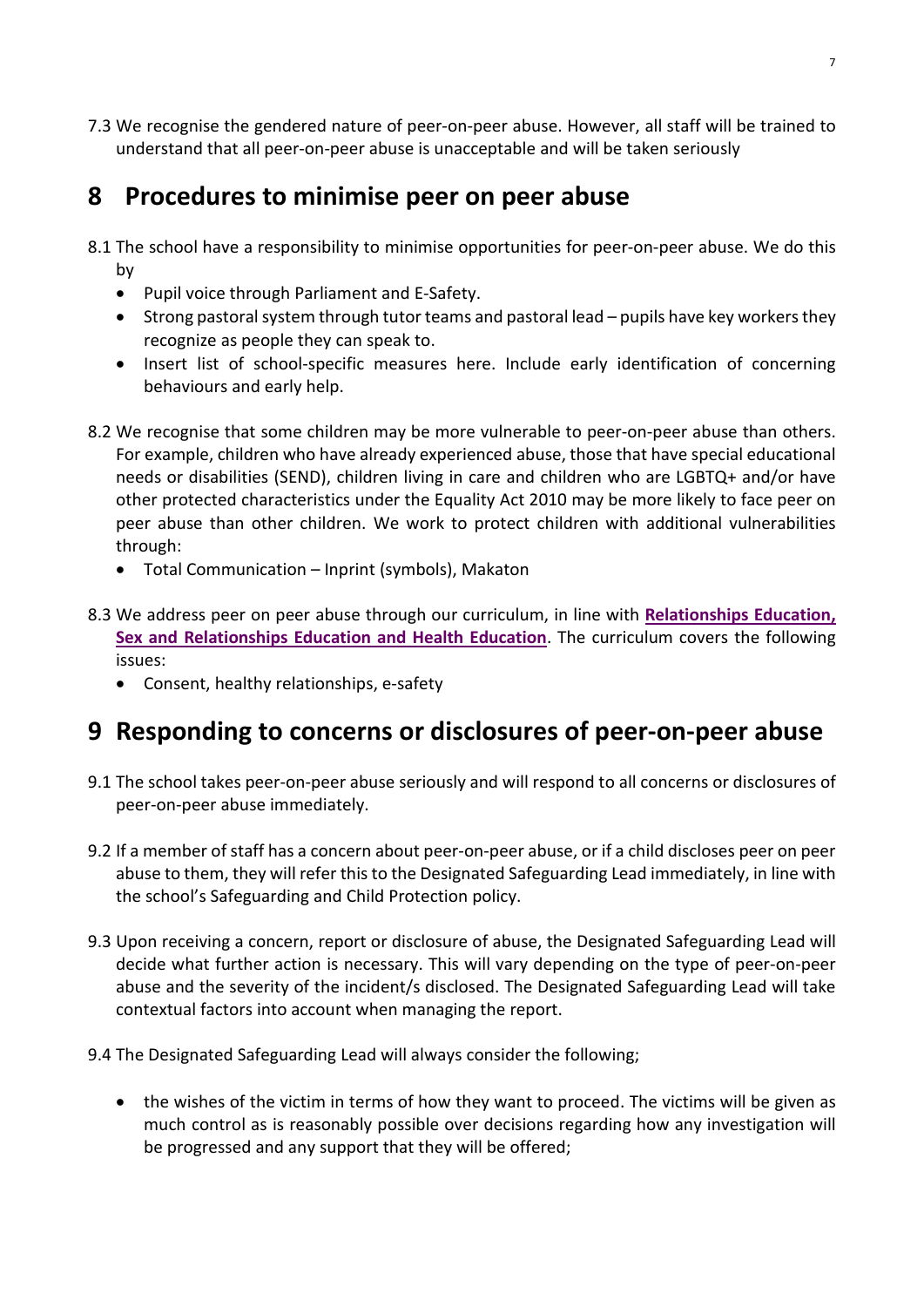- the nature of the alleged incident(s), including: the level of coercion or threat, whether a crime may have been committed and consideration of harmful sexual behaviour;
- both the chronological and developmental ages of the children involved;
- any power imbalance between the children, including consideration of the age of children and whether children have special educational needs or disabilities;
- the impact on the victim;
- if the alleged incident is a one-off or a sustained pattern of abuse; and
- if are there ongoing risks to the victim, other children, adult students or school or college staff.

9.5 Depending on the nature of the incident/s, the Designated Safeguarding Lead may

- Seek further information from those involved and witnesses.
- Undertake a risk assessment to ascertain steps necessary to safeguard the victim, alleged perpetrator, adults and other children.
- Decide to manage the concern internally.
- Organise a meeting with relevant staff and agencies to assess risk and agree a safety plan.
- Refer the victim and/or the perpetrator to local services for Early Help.
- Refer the case to Children's Services via a MASH referral.
- Liaise with social workers working with children involved (if applicable).
- Make a referral to the police.

### **9.6 Supporting the victim**

- 9.6.1 The school recognises that peer- on- peer abuse has a significant impact on young people and victims are likely to need ongoing support.
- 9.6.2 Appropriate support will be put in place for victims of peer-on-peer abuse whilst investigation is taking place and following the initial response. Support will continue for as long as it is needed and will be reviewed regularly to ensure the victim is receiving appropriate care.
- 9.6.3 The school will do everything we can to maintain the victim's normal routine.
- 9.6.4 The school will do everything we can to protect the victim from further bullying and harassment as a result of their disclosure.
- 9.6.5 School-specific procedures for supporting victims Pastoral support, intervention team -ASD, wellbeing, nurture support, links with agencies such as the Police, CAMHs, social care
- 9.6.6 If a victim of peer-on-peer abuse moves to a new setting, the Designated Safeguarding Lead will share the necessary information to ensure that support for the child continues.

### **9.7 Supporting the alleged perpetrator**

- 9.7.1 The school has a responsibility to ensure that an alleged perpetrator continues to receive a suitable education and will consider a range of options in continuing educational provision. Options may include
	- Modified timetable
	- Remote learning
- 9.7.2 We recognise that children who perpetrate peer-on-peer abuse may be being abused themselves. The school will continue to safeguard the alleged perpetrator and provide them with support.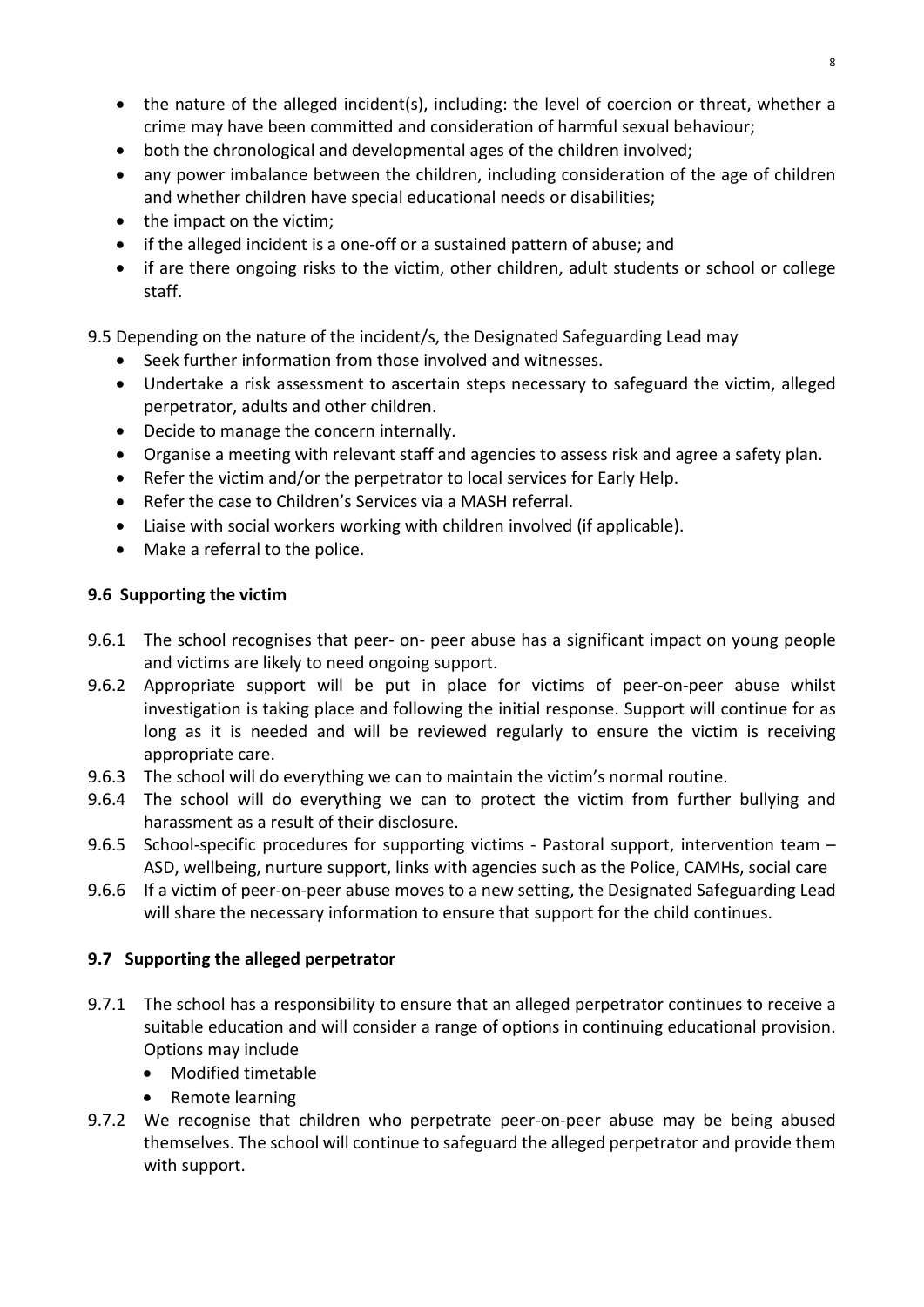- 9.7.3 A plan to reduce the risk posed by the alleged perpetrator will be put in place as part of the risk assessment made following the alleged abuse.
- 9.7.4 If the alleged perpetrator moves to another setting, the Designated Safeguarding Lead will share information as necessary to safeguard the individual and other child at the new setting.
- 9.8 The Designated Safeguarding Lead will take advice from children's social care, specialist services and the police as necessary.
- 9.9 The school may choose to impose a sanction or punishment on the alleged perpetrator following an incident of peer-on-peer abuse. In this case, we will follow the school Behaviour Policy in determining the level and severity of sanction.
- *9.10* Where a child is cautioned or receives a conviction related to an incident of peer-on-peer abuse, the school will update its risk assessment, ensure relevant protections are in place for all the children. Consider any suitable action in light of the behaviour policy. If the perpetrator remains in the same school as the victim, the school will be very clear as to their expectations regarding the perpetrator now they have been convicted or cautioned.

# <span id="page-9-0"></span>**10 Local Arrangements and Making Referrals**

10.1 The school adheres to local safeguarding arrangements, as outlined by Telford and Wrekin Safeguarding.

10.2 For further details of how the school works with partner agencies in responding to safeguarding incidents (including incidents of peer-on-peer abuse), please see the school's Safeguarding and Child Protection policy.

# <span id="page-9-1"></span>**11 Record-keeping**

11.1 Staff will record on the CPOM's safeguarding system, Supply teachers will have a nominated DSL to report to and made aware of who that is on entry. Updated Risk assessments and support plans will be held in students' folders, this is on the school system, these are reviewed at least termly or when an incident arises.

Safeguarding is an agenda item at each Governors meeting. More serious incidents are relayed to the safeguarding Governors as needed.

11.2 Members of staff will follow the procedures for recording a disclosure outlined in the school's Safeguarding and Child Protection policy.

# <span id="page-9-2"></span>**12 Parents and Carers**

12.1 Parents and Carers will be informed of incidents unless sharing information puts a child at greater risk of harm.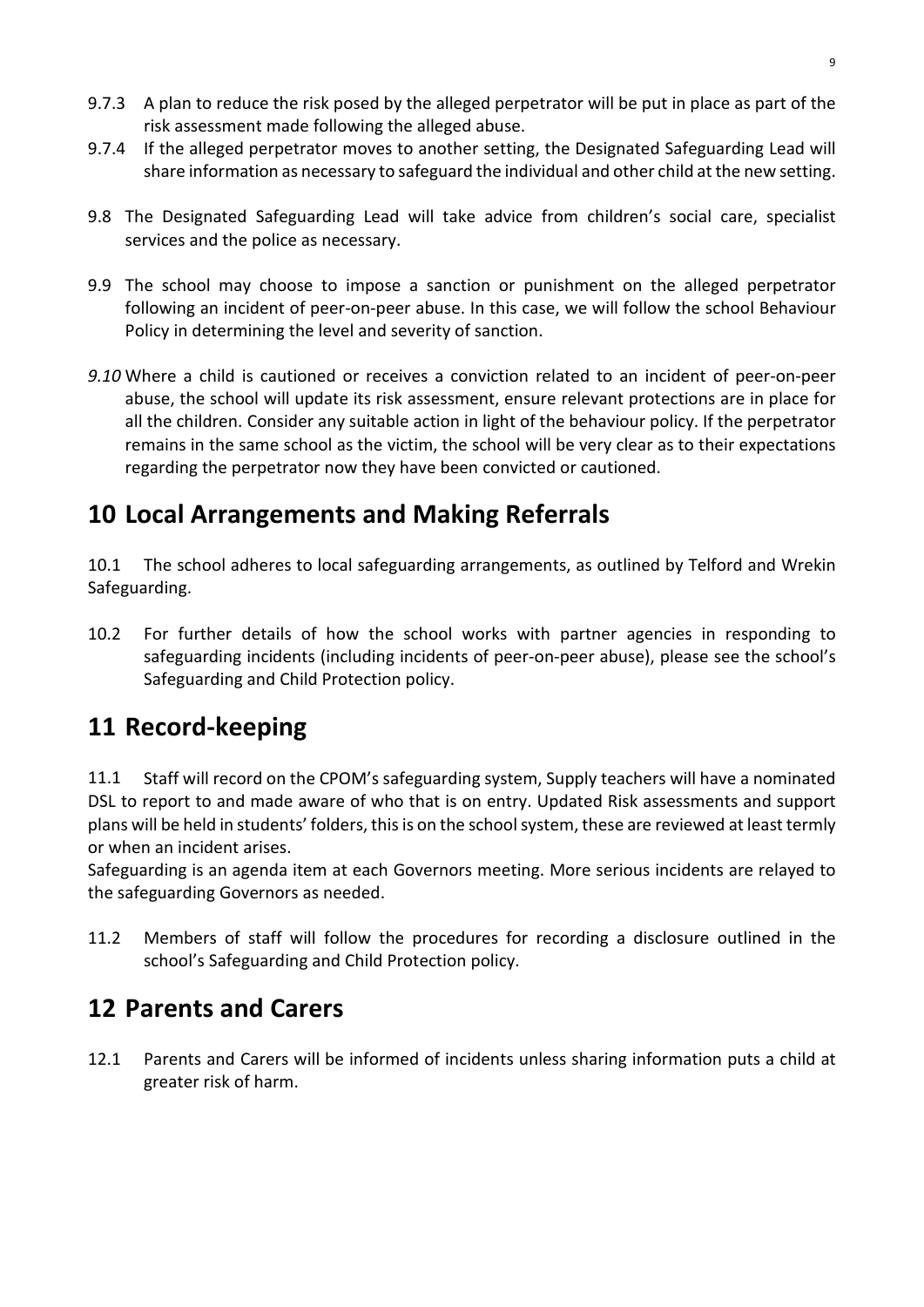- 12.2 If the child wishes to withhold information from their parents or carers, competency will be assessed using the Gillick competency and Fraser guidelines (where applicable).<sup>4</sup>
- <span id="page-10-0"></span>12.3 Children will always be encouraged to speak to parents or carers about peer-on-peer abuse.

<sup>4</sup> For more information about Gillick competency and Fraser guidelines, see [https://learning.nspcc.org.uk/child-protection-system/gillick](https://learning.nspcc.org.uk/child-protection-system/gillick-competence-fraser-guidelines)[competence-fraser-guidelines](https://learning.nspcc.org.uk/child-protection-system/gillick-competence-fraser-guidelines)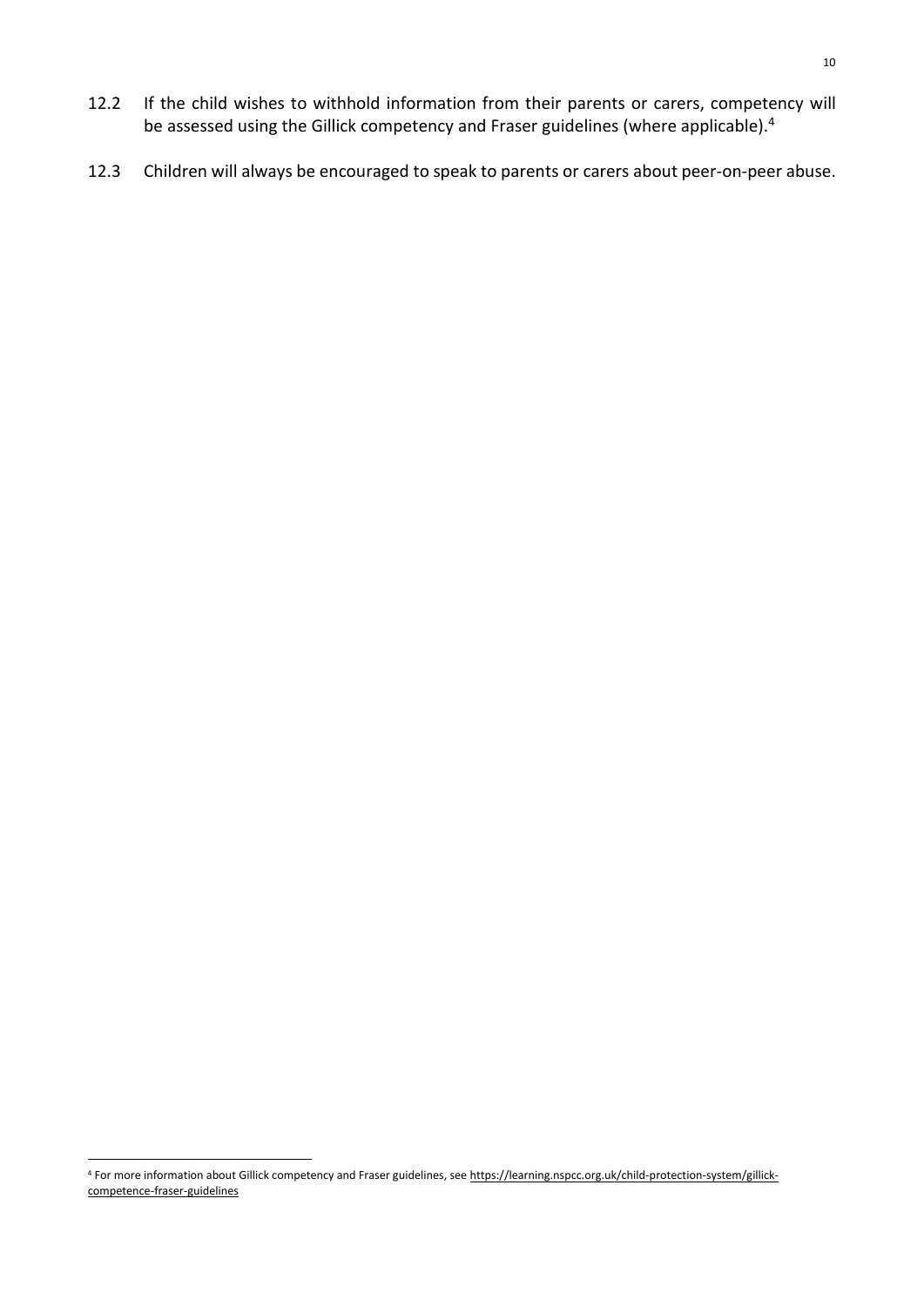### **Appendix A: Further Resources**

The school use a range of resources (in addition to those referenced in the main body of the policy) to support in minimising peer-on-peer abuse, training staff and responding to concerns or disclosures. This appendix details this additional documentation.

### **Brook Sexual Behaviours Traffic Light Tool**

[https://www.brook.org.uk/training/wider-professional-training/sexual-behaviours-traffic-light](https://www.brook.org.uk/training/wider-professional-training/sexual-behaviours-traffic-light-tool/)[tool/](https://www.brook.org.uk/training/wider-professional-training/sexual-behaviours-traffic-light-tool/)

**Harmful sexual behaviour between children and young people, NICE** <https://www.nice.org.uk/guidance/ng55>

**NSPCC Harmful Sexual Behaviour Framework** <https://learning.nspcc.org.uk/media/1657/harmful-sexual-behaviour-framework.pdf>

### **UKCIS Sharing Nudes and Semi Nudes – advice for education settings**

[https://assets.publishing.service.gov.uk/government/uploads/system/uploads/attachment\\_data/f](https://assets.publishing.service.gov.uk/government/uploads/system/uploads/attachment_data/file/1008443/UKCIS_sharing_nudes_and_semi_nudes_advice_for_education_settings__Web_accessible_.pdf) ile/1008443/UKCIS sharing nudes and semi\_nudes\_advice\_for\_education\_settings\_\_Web\_acce ssible .pdf

### **Preventing and Tackling Bullying Advice (2017), HM Government**

[https://assets.publishing.service.gov.uk/government/uploads/system/uploads/attachment\\_data/f](https://assets.publishing.service.gov.uk/government/uploads/system/uploads/attachment_data/file/623895/Preventing_and_tackling_bullying_advice.pdf) [ile/623895/Preventing\\_and\\_tackling\\_bullying\\_advice.pdf](https://assets.publishing.service.gov.uk/government/uploads/system/uploads/attachment_data/file/623895/Preventing_and_tackling_bullying_advice.pdf)

**What to do if you are worried a child is being abused (2015), HM Government**  [https://assets.publishing.service.gov.uk/government/uploads/system/uploads/attachment\\_data/f](https://assets.publishing.service.gov.uk/government/uploads/system/uploads/attachment_data/file/419604/What_to_do_if_you_re_worried_a_child_is_being_abused.pdf) ile/419604/What to do if you re worried a child is being abused.pdf

### **Sexting: How to respond to an incident. An overview for all teaching and non-teaching staff in schools and colleges, UKCCIS**

[https://assets.publishing.service.gov.uk/government/uploads/system/uploads/attachment\\_data/f](https://assets.publishing.service.gov.uk/government/uploads/system/uploads/attachment_data/file/647389/Overview_of_Sexting_Guidance.pdf) ile/647389/Overview of Sexting Guidance.pdf

**Sexting in schools and colleges: Responding to incidents and safeguarding young people UKCISS** [https://assets.publishing.service.gov.uk/government/uploads/system/uploads/attachment\\_data/f](https://assets.publishing.service.gov.uk/government/uploads/system/uploads/attachment_data/file/759007/6_2939_SP_NCA_Sexting_In_Schools_FINAL_Update_Jan17.pdf) [ile/759007/6\\_2939\\_SP\\_NCA\\_Sexting\\_In\\_Schools\\_FINAL\\_Update\\_Jan17.pdf](https://assets.publishing.service.gov.uk/government/uploads/system/uploads/attachment_data/file/759007/6_2939_SP_NCA_Sexting_In_Schools_FINAL_Update_Jan17.pdf)

**School Exclusion Statutory Guidance (including changes to the exclusion process during the coronavirus (COVID-19) outbreak**

<https://www.gov.uk/government/publications/school-exclusion>

**Harmful Sexual Behaviour Procedures, Northamptonshire Safeguarding Children Partnership** [http://northamptonshirescb.proceduresonline.com/p\\_sexually\\_harm\\_behav.html](http://northamptonshirescb.proceduresonline.com/p_sexually_harm_behav.html)

**Behaviour and discipline in schools (2016), Department for Education** <https://www.gov.uk/government/publications/behaviour-and-discipline-in-schools>